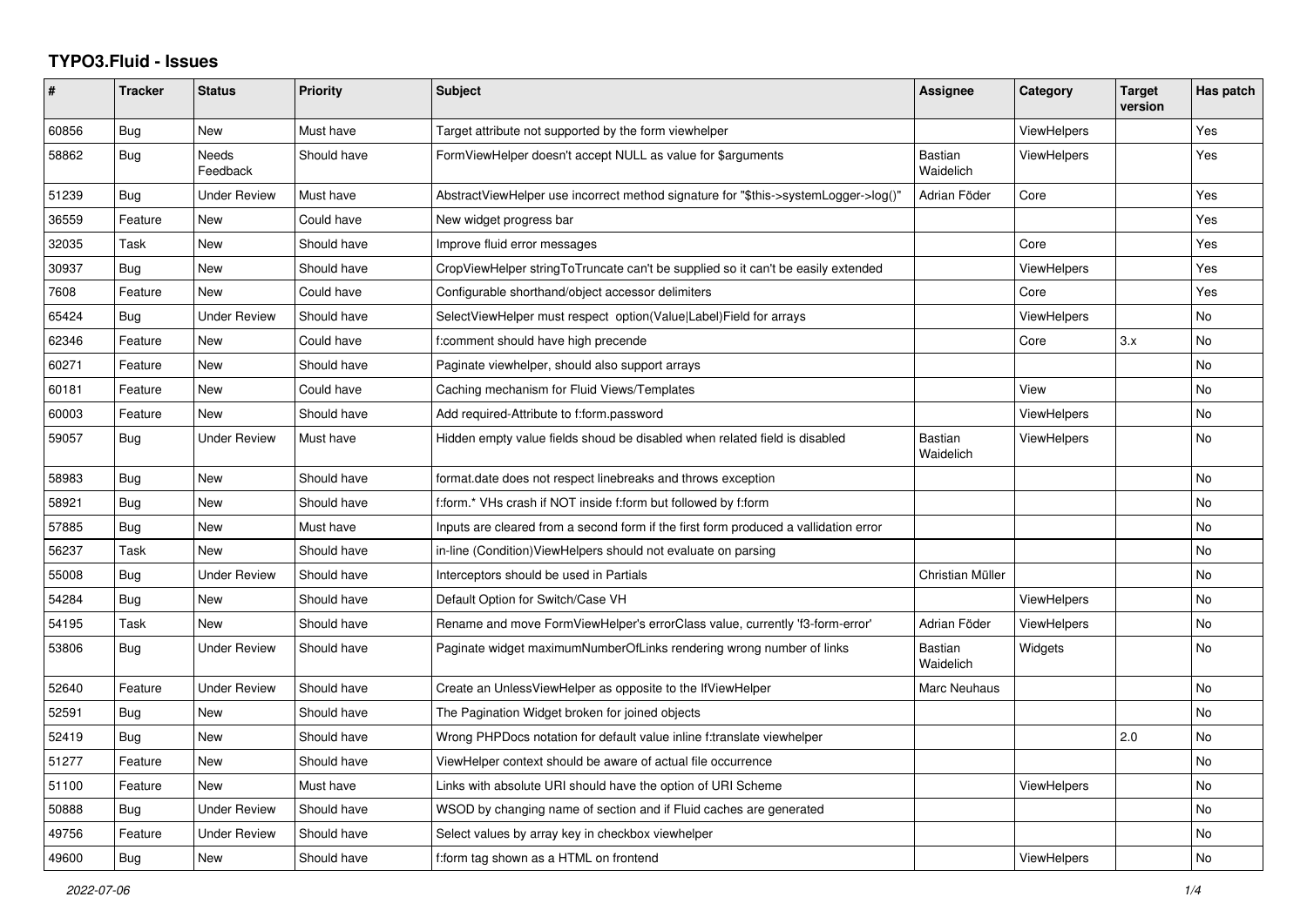| #     | <b>Tracker</b> | <b>Status</b>       | <b>Priority</b> | Subject                                                                                       | <b>Assignee</b>             | Category           | <b>Target</b><br>version | Has patch |
|-------|----------------|---------------------|-----------------|-----------------------------------------------------------------------------------------------|-----------------------------|--------------------|--------------------------|-----------|
| 49038 | Bug            | New                 | Must have       | form.select does not select the first item if prependOptionValue is used                      |                             |                    |                          | <b>No</b> |
| 47669 | Task           | New                 | Should have     | FormViewHelper does not define the default request method                                     |                             |                    |                          | No        |
| 47006 | <b>Bug</b>     | <b>Under Review</b> | Should have     | widget identifier are not unique                                                              |                             |                    |                          | No        |
| 46545 | Feature        | New                 | Should have     | Better support for arrays in options of SelectViewHelper                                      |                             |                    |                          | No        |
| 46289 | <b>Bug</b>     | Needs<br>Feedback   | Should have     | Enable Escaping Interceptor in XML request format                                             |                             | View               | 2.0.1                    | No        |
| 46257 | Feature        | <b>Under Review</b> | Should have     | Add escape sequence support for Fluid                                                         |                             | Core               |                          | No        |
| 46091 | Task           | Needs<br>Feedback   | Should have     | Show source file name and position on exceptions during parsing                               |                             |                    |                          | <b>No</b> |
| 45394 | Task           | New                 | Should have     | Forwardport Unit test for standalone view                                                     |                             | View               |                          | No        |
| 45384 | <b>Bug</b>     | New                 | Must have       | Persisted entity object in widget-configuration cannot be deserialized (after reload)         |                             | Widgets            | 2.0.1                    | No        |
| 45153 | Feature        | <b>New</b>          | Should have     | f:be.menus.actionMenuItem - Detection of the current select option is insufficient            |                             |                    |                          | No        |
| 44234 | Bug            | <b>Under Review</b> | Should have     | selectViewHelper's sorting does not respect locale collation                                  |                             | ViewHelpers        | 2.1                      | No        |
| 43346 | Feature        | <b>Under Review</b> | Should have     | Allow property mapping configuration via template                                             | Karsten<br>Dambekalns       | ViewHelpers        | 2.1                      | <b>No</b> |
| 43072 | Task           | New                 | Should have     | Remove TOKENS for adding templates fallback in Backporter                                     |                             | View               |                          | No        |
| 43071 | Task           | <b>New</b>          | Should have     | Remove TOKENS for adding fallback teplates in B                                               |                             |                    |                          | No        |
| 42743 | Task           | New                 | Should have     | Remove inline style for hidden form fields                                                    |                             |                    |                          | No        |
| 42397 | Feature        | New                 | Should have     | Missing viewhelper for general links                                                          |                             |                    |                          | No        |
| 40998 | Bug            | <b>Under Review</b> | Should have     | Missing parent request namespaces in form field name prefix                                   | Sebastian<br>Kurfuerst      | <b>ViewHelpers</b> | 1.1.1                    | No        |
| 40081 | Feature        | <b>New</b>          | Should have     | Allow assigned variables as keys in arrays                                                    |                             |                    |                          | <b>No</b> |
| 40064 | <b>Bug</b>     | New                 | Must have       | Multiselect is not getting persisted                                                          |                             | ViewHelpers        |                          | No        |
| 39990 | <b>Bug</b>     | New                 | Should have     | Same form twice in one template: hidden fields for empty values are only rendered<br>once     |                             | Core               |                          | No        |
| 39936 | Feature        | <b>New</b>          | Should have     | registerTagAttribute should handle default values                                             |                             | ViewHelpers        |                          | No        |
| 38369 | <b>Bug</b>     | New                 | Must have       | Resource ViewHelpers should not fall back to request package                                  |                             | View               |                          | No        |
| 38130 | Feature        | New                 | Should have     | Checkboxes and multiple select fields should have an assignable default value                 |                             |                    |                          | No        |
| 37619 | <b>Bug</b>     | New                 | Should have     | Fatal Error when using variable in name attribute of Section ViewHelper                       |                             | ViewHelpers        |                          | No        |
| 37095 | Feature        | New                 | Should have     | It should be possible to set a different template on a Fluid TemplateView inside an<br>action | Christopher<br>Hlubek       |                    |                          | No        |
| 36662 | Bug            | Needs<br>Feedback   | Should have     | Checked state isn't always correct when property is collection                                | Kevin Ulrich<br>Moschallski | ViewHelpers        | 1.1.1                    | No        |
| 36655 | Bug            | New                 | Should have     | Pagination Links                                                                              |                             | Widgets            |                          | No        |
| 36410 | Feature        | New                 | Should have     | Allow templates to send arguments back to layout                                              |                             | ViewHelpers        |                          | No        |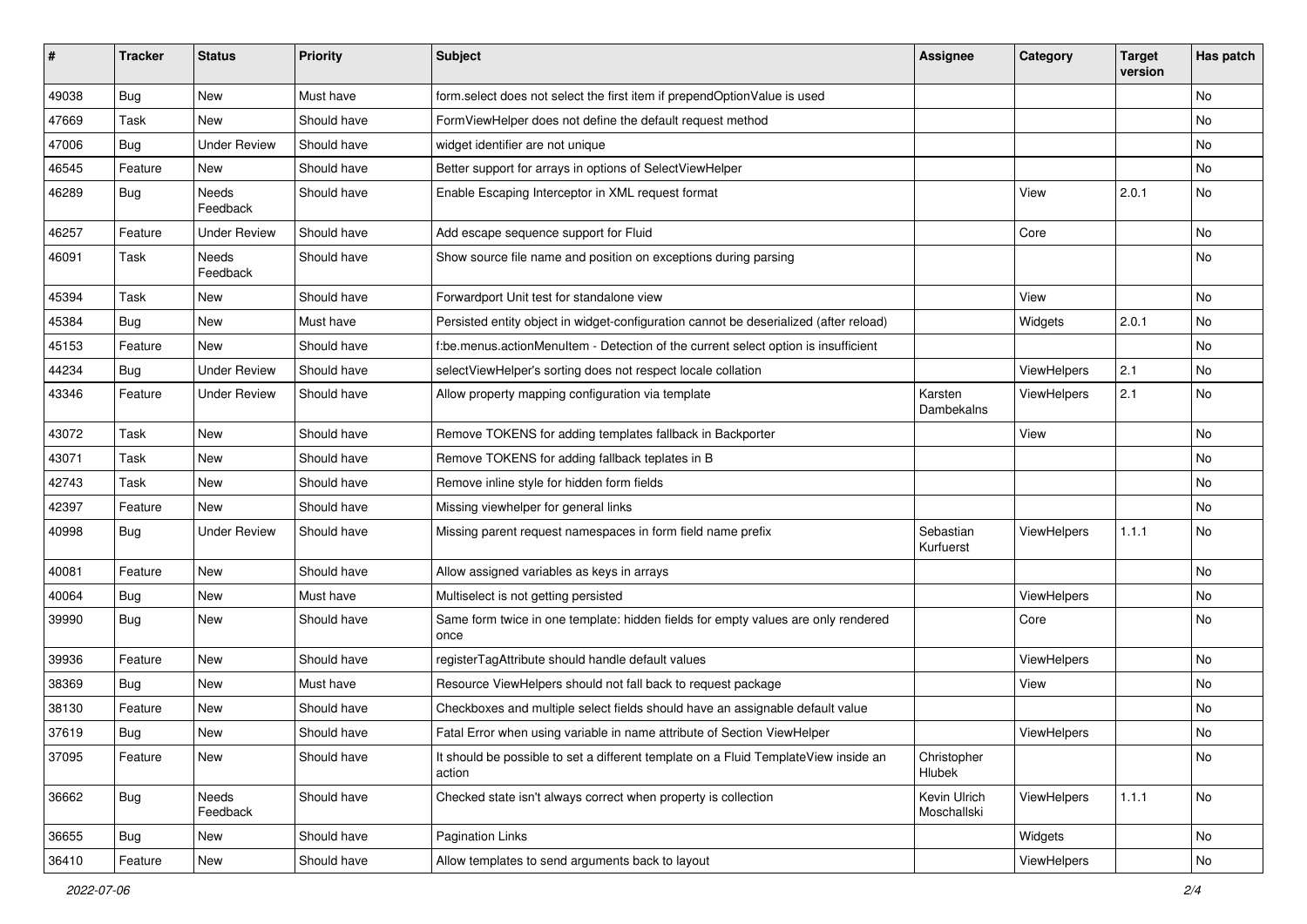| #     | <b>Tracker</b> | <b>Status</b>       | <b>Priority</b>      | <b>Subject</b>                                                                                              | <b>Assignee</b>        | Category    | <b>Target</b><br>version | Has patch |
|-------|----------------|---------------------|----------------------|-------------------------------------------------------------------------------------------------------------|------------------------|-------------|--------------------------|-----------|
| 34682 | Bug            | <b>Under Review</b> | Should have          | Radio Button missing checked on validation error                                                            |                        | ViewHelpers |                          | No        |
| 34309 | Task           | New                 | Could have           | Unknown ViewHelpers cause exception - should be handled more graceful                                       |                        | ViewHelpers |                          | No        |
| 33628 | Bug            | Needs<br>Feedback   | Must have            | Multicheckboxes (multiselect) for Collections don't work                                                    | Christian Müller       | ViewHelpers |                          | No        |
| 33551 | Bug            | New                 | Must have            | View helper values break out of a partial scope                                                             | Sebastian<br>Kurfuerst | Core        |                          | No        |
| 33394 | Feature        | Needs<br>Feedback   | Should have          | Logical expression parser for BooleanNode                                                                   | <b>Tobias Liebig</b>   | Core        |                          | No        |
| 33215 | Feature        | <b>New</b>          | Should have          | RFC: Dynamic values in ObjectAccess paths                                                                   |                        |             |                          | No        |
| 31955 | Feature        | New                 | Should have          | f:uri.widget                                                                                                |                        | Widgets     |                          | No        |
| 30555 | Feature        | New                 | Could have           | Make TagBuilder more extensible                                                                             |                        | Core        |                          | No        |
| 28554 | Bug            | New                 | Should have          | (v4) implement feature flag to disable caching                                                              |                        |             |                          | No        |
| 28553 | Bug            | New                 | Should have          | improve XHProf test setup                                                                                   |                        |             |                          | No        |
| 28552 | Bug            | New                 | Should have          | (v5) write ViewHelper test for compiled run; adjust functional test to do two passes<br>(uncached & cached) |                        |             |                          | No        |
| 28551 | Bug            | Accepted            | Should have          | (v4) backport VHTest                                                                                        | Sebastian<br>Kurfuerst |             |                          | No        |
| 28550 | Bug            | New                 | Should have          | (v4) make widgets cacheable, i.e. not implement childnodeaccess interface                                   |                        |             |                          | No        |
| 28549 | Bug            | New                 | Should have          | make widgets cacheable, i.e. not implement childnodeaccess interface                                        |                        |             |                          | No        |
| 27607 | Bug            | New                 | Must have            | Make Fluid comparisons work when first element is STRING, second is NULL.                                   |                        | Core        |                          | No        |
| 26664 | Task           | New                 | Won't have this time | Clean up Form ViewHelpers                                                                                   |                        | ViewHelpers |                          | No        |
| 26658 | Task           | New                 | Won't have this time | Make Form ViewHelpers consistent                                                                            |                        | ViewHelpers |                          | No        |
| 12863 | Bug            | New                 | Should have          | Attributes of a viewhelper can't contain a '-'                                                              | Sebastian<br>Kurfuerst | Core        |                          | No        |
| 10911 | Task           | New                 | Should have          | Tx_Fluid_ViewHelpers_Form_AbstractFormViewHelper->renderHiddenIdentityField<br>should be more reliable      |                        | ViewHelpers |                          | No        |
| 10472 | Feature        | New                 | Could have           | <b>Fluid Standalone distribution</b>                                                                        |                        | Core        |                          | No        |
| 8989  | Feature        | Needs<br>Feedback   | Could have           | Search path for fluid template files                                                                        |                        | View        |                          | No        |
| 8648  | Bug            | New                 | Should have          | format.crop ViewHelper should support all features of the crop stdWrap function                             |                        | ViewHelpers |                          | No        |
| 8491  | Task           | Needs<br>Feedback   | Should have          | link.action and uri.action differ in absolute argument                                                      | Karsten<br>Dambekalns  | ViewHelpers |                          | No        |
| 5933  | Feature        | Accepted            | Should have          | Optional section rendering                                                                                  | Sebastian<br>Kurfuerst | ViewHelpers |                          | No        |
| 5636  | Task           | <b>Under Review</b> | Must have            | Form_RadioViewHelper and CheckBoxViewHelper miss check for existing object<br>before it is accessed.        |                        |             |                          | No        |